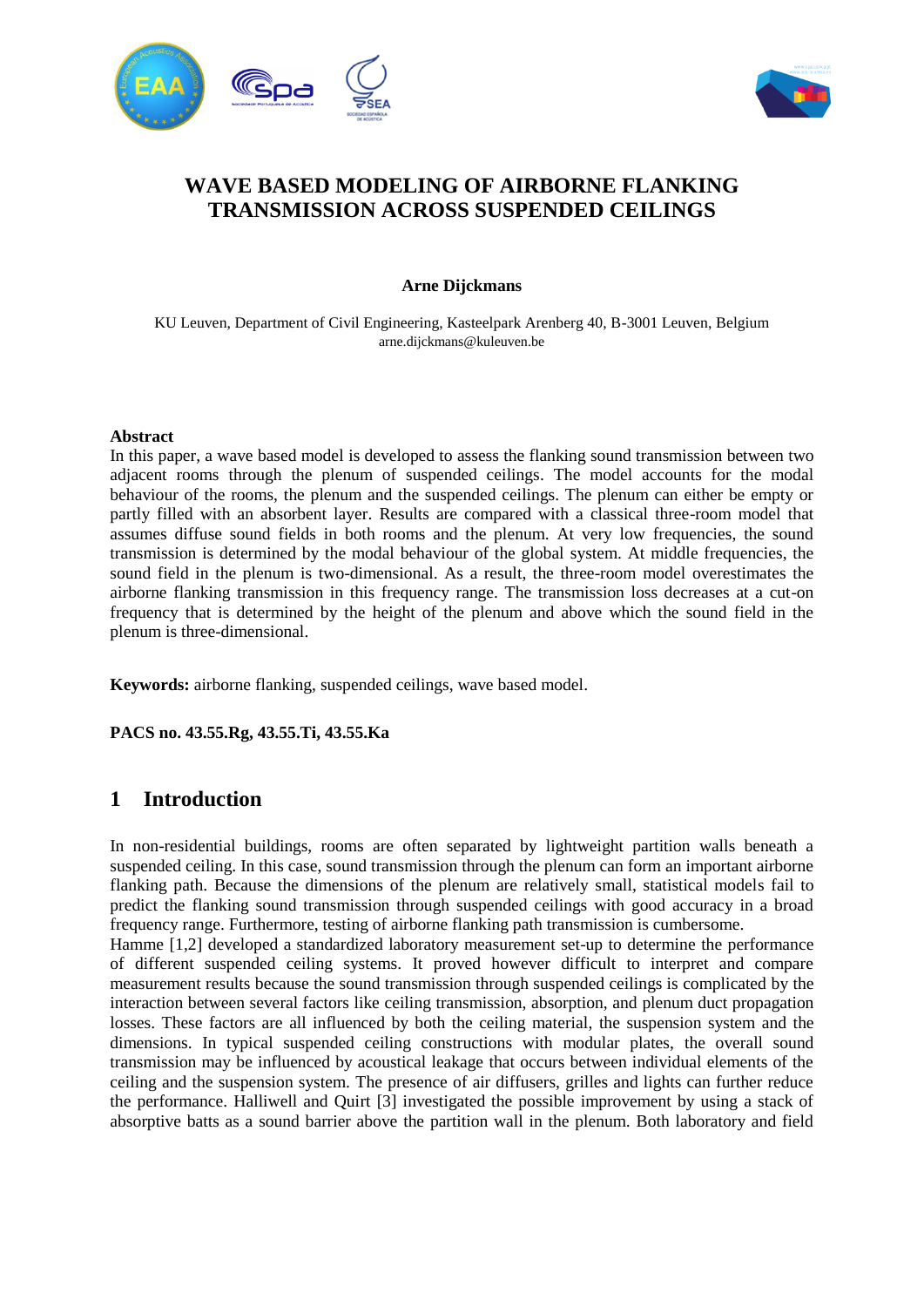

measurements showed that the batts can effectively block sound transmission through the plenum and the efficiency is increased by increasing the thickness of the batts.

Mariner [4] developed an analytical model based on one-dimensional wave propagation in ducts and assuming diffuse sound fields in the rooms. The sound transmission is estimated in function of the transmission and absorption coefficients of the suspended ceiling, the absorption of the plenum walls and ceiling, and the room lengths. Mechel [5,6] developed different models based on a modal superposition approach and compared results with transmission loss measurements for different suspended ceiling systems. While the modeling approach is similar to the wave based model developed in this paper, the models are less general due to the assumptions of symmetry and equal mode density distribution in the source room.

In this paper, it is the aim to develop a model for the airborne flanking sound transmission through suspended ceilings that allows to investigate the influence of different parameters independently across the broad building acoustics frequency range.

# **2 Wave based model**

The wave based method (WBM) is a Trefftz-based deterministic prediction method for the steadystate dynamic analysis of coupled vibro-acoustic systems [7]. The field variables are approximated by a set of wave functions, which are exact solutions of the homogeneous part of the governing dynamic equations. The contribution of a certain function in a set is thus only determined by the boundary and continuity conditions. For problem geometries with a moderate complexity, as considered in this paper, the method has an enhanced computational efficiency compared to element-based approaches such as the finite element method.

#### **2.1 Problem definition**

The geometry of the considered problem is shown in Figure 1. Two adjacent rectangular rooms with a continuous suspended ceiling are separated by a rigid wall. In this way, direct sound transmission between the rooms is disregarded and only flanking through the plenum is taken into account. The side and back walls of the rooms and the plenum are assumed rigid. Source and receiving room have dimensions  $L_x^{(1)} \times L_y^{(1)} \times L_z^{(1)}$  and  $L_x^{(3)} \times L_y^{(3)} \times L_z^{(3)}$ , respectively. The plenum has a height  $L_z^{(2)}$  and can either be empty or (partly) filled with an absorbent material. The suspended ceiling consists of two plates (with dimensions  $L_x^{(1)} \times L_y^{(1)}$  and  $L_x^{(3)} \times L_y^{(3)}$ ) and it is assumed that there are no structural connections between the plates. Although structural flanking may occur in reality as it is common practice in field construction to build an expanse of ceiling and then erect partitions to the underside, the model allows for an exclusive assessment of the airborne flanking path. In this paper, the boundary conditions of the plates are assumed simply supported, although free or clamped boundary conditions are also integrated in the general model. A harmonic volume point source is placed in the source room at local coordinates  $(x_s, y_s, z_s)$ . It is assumed that the rooms have equal width  $(L_y^{(1)} = L_y^{(3)})$  and height  $(L_z^{(1)} = L_z^{(3)})$  and that the plenum covers the whole floor area of the rooms  $(L_x^{(2)} = L_x^{(1)} + L_x^{(3)}$  and  $L_y^{(2)} = L_y^{(1)}$ ), but the method can easily be extended to cases where the dimensions of rooms and plenum differ.

It must be noted that the plenum above the suspended ceiling in a real building typically extends over more than two rooms in all directions, making the rigid side wall assumption of the plenum unrealistic. In laboratory experiments, absorptive lining is placed on the sidewalls of the plenum to simulate the large lateral extent of the plenum. This can significantly reduce the sound transmission through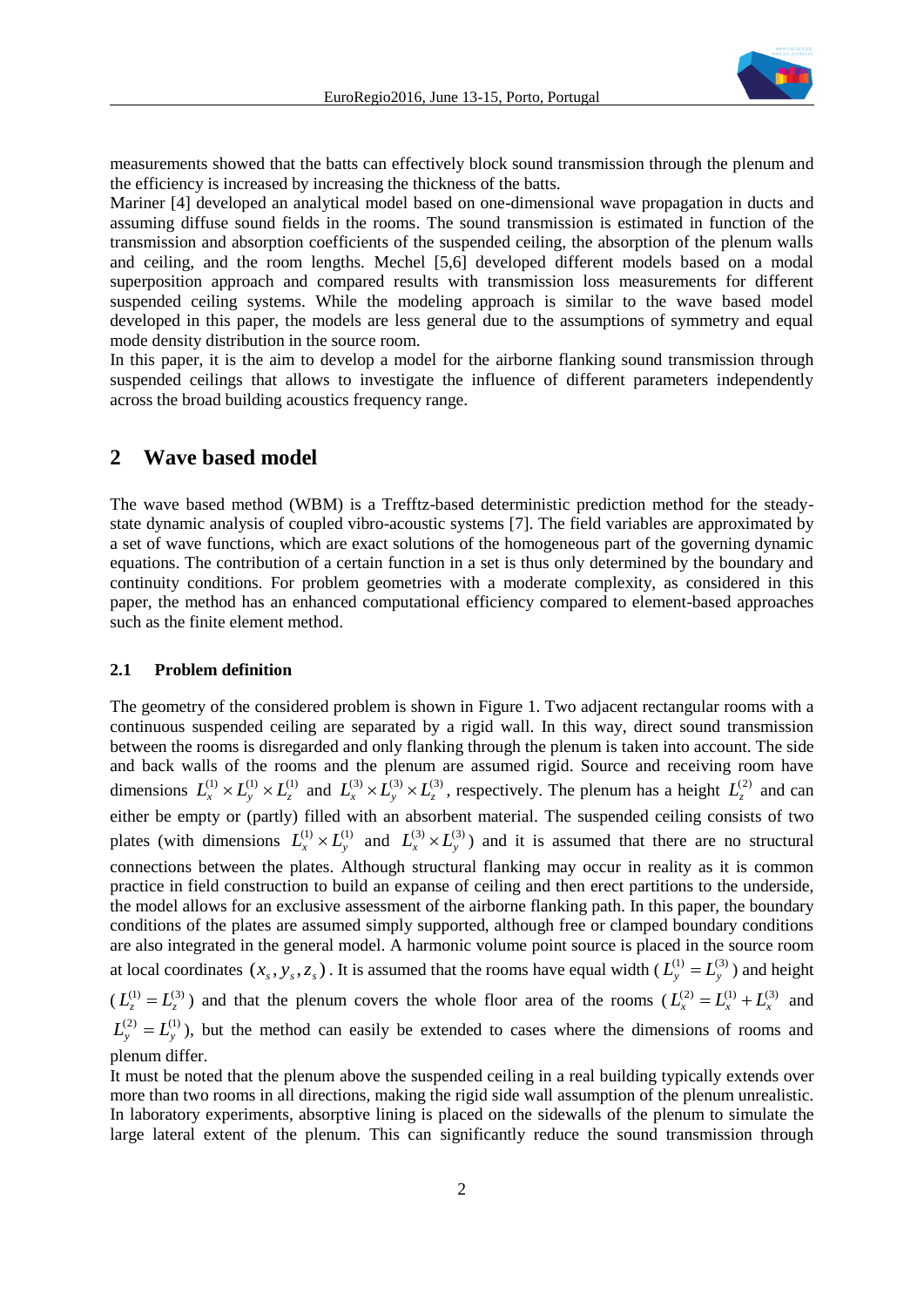

plenums without absorption as reflections are mostly eleminated as it would be in a plenum of infinite extent [2].

To simplify some expressions, local coordinate systems  $(x', y', z')$  are used. For the source room and the plenum, the origin of the local axes is placed at the ceiling:  $(x', y', z') = (x, y, z - L_z^{(1)})$ . For the receiving room, the local coordinate system is defined with the origin of the axes in the top left corner:  $(x', y', z') = (x - L_x^{(1)}, y, z - L_z^{(3)})$ . Also for the plates, local coordinates are introduced that correspond with the coordinates of the source and receiving room, respectively.



Figure 1 – Geometry of the wave based model: a suspended ceiling with or without cavity absorption above two rooms with rigid side and back walls.

#### **2.1.1 Rooms and plenum**

The source room is divided into two subdomains ( $V^{(0)}$  and  $V^{(1)}$ ) by a plane through the point source, parallel to the ceiling wall. The steady-state acoustical pressure  $p^{(i)}$  $\underline{p}_a^{(i)}$  in each (sub)room  $V^{(i)}$  $(i = 0...3)$  is governed by the homogeneous Helmholtz equation:

$$
\nabla^2 \underline{p}_a^{(i)}(x', y', z') + \underline{k}_a^2 \underline{p}_a^{(i)}(x', y', z') = 0.
$$
 (1)

 $\underline{k}_a = \omega/c_a$  is the acoustic wave number in air, with  $\omega$  the circular frequency and  $c_a$  the speed of sound in air. Uniform spatial damping is introduced by making the acoustic wavenumber complex [8].

### **2.1.2 Plenum absorption**

To reduce the airborne flanking transmission across the plenum, it can be filled with a sound absorbing material. The addition of acoustical absorption to the cavity will reduce the amplitude of standing waves and will result in an increase in the transmission loss. In the wave based model, it is assumed that an absorbent material with thickness *d* is placed in the entire plenum. The plenum is divided in two subdomains,  $V^{(2)}$  and  $V^{(4)}$  (Figure 1). An equivalent fluid model is used for the cavity absorption. The pressure in the equivalent fluid  $(V^{(4)})$  fulfils the Helmholtz equation with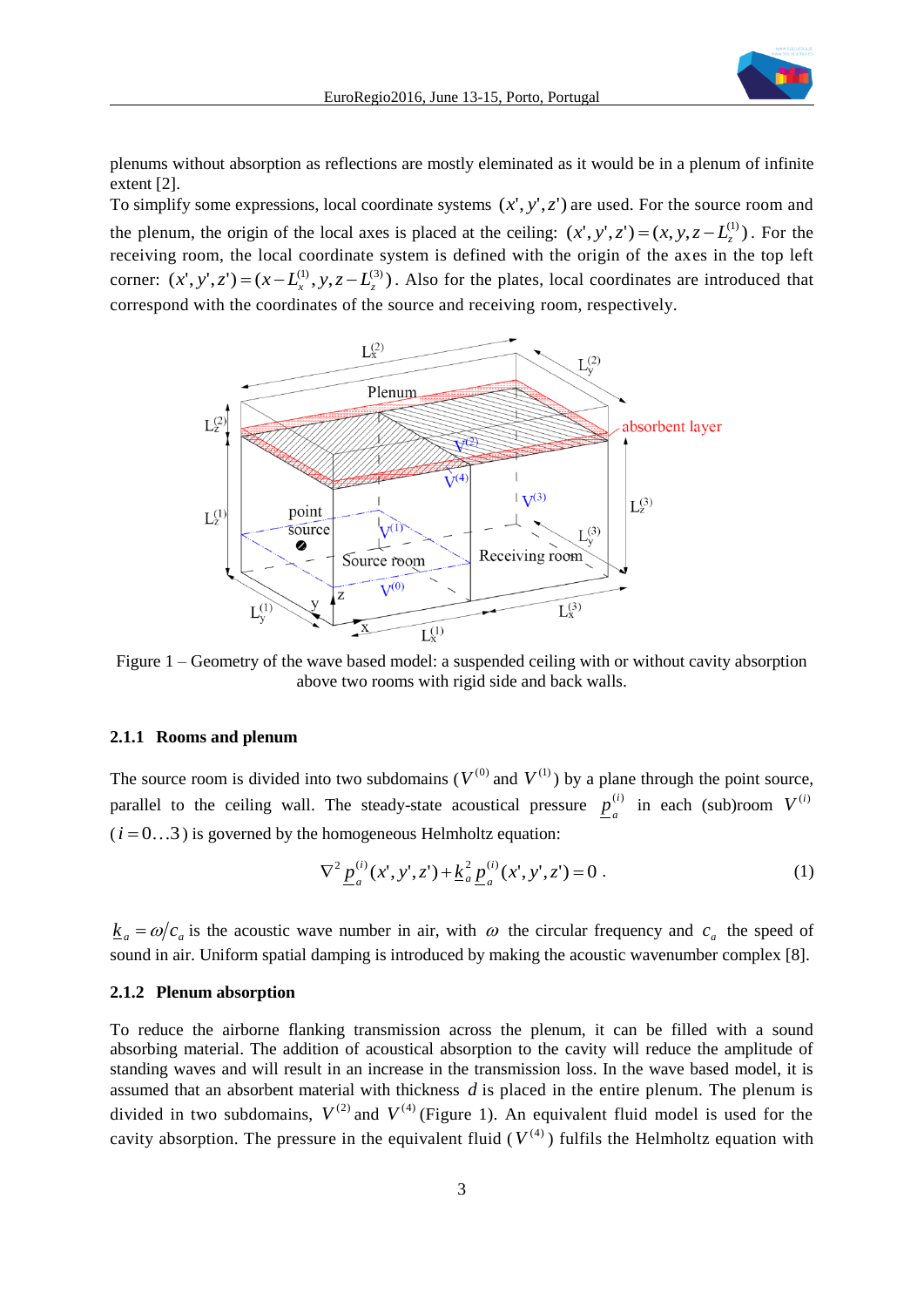

an adjusted wave number. Several theories can be used to calculate the wave number and complex density of a porous material with a motionless frame, like the theory of Biot-Johnson-Allard [9], or empirical models like that of Delany and Bazley [10], where only the ratio of frequency to airflow resistivity is required to predict the acoustic performance.

## **2.1.3 Plates**

The plates are assumed homogeneous, isotropic and acoustically thin. The transverse displacement of the plates thus fulfils Kirchhoff's thin plate bending wave equation:

$$
\underline{B}_{1}^{'}\nabla^{4}\underline{w}_{p}^{(1)}(x',y') - m_{1}^{''}\omega^{2}\underline{w}_{p}^{(1)}(x',y') = \underline{p}_{a}^{(1)}(x',y',0) - \underline{p}_{a}^{(2)}(x',y',0) \,,\tag{2}
$$

$$
\underline{B'}_{2} \nabla^{4} \underline{w}_{p}^{(2)}(x', y') - m_{2}^{v} \omega^{2} \underline{w}_{p}^{(2)}(x', y') = \underline{p}_{a}^{(3)}(x', y', 0) - \underline{p}_{a}^{(2)}(x', y', 0) \,.
$$
 (3)

Here,  $m_i$ <sup>"</sup> =  $\rho_i h_i$  is the surface mass density and  $\underline{B}'_i$  the bending stiffness of plate *i*:

$$
\underline{B'}_i = \frac{E_i h_i^3 (1 + j \eta_i)}{12(1 - v_i^2)},
$$
\n(4)

with  $j = \sqrt{-1}$ . Plate *i* with thickness  $h_i$  has a density  $\rho_i$ , a Young's modulus  $E_i$ , a loss factor  $\eta_i$ and a Poisson's ratio  $v_i$ . When plenum absorption is present, the pressures  $p_a^{(2)}(x', y', 0)$  in the right-hand side of Eq. (2) and Eq. (3) should be replaced with  $p_a^{(4)}(x', y', 0)$ .

### **2.2 Field variable expansions**

The acoustic pressures are approximated in terms of the following acoustic wave function expansion:

$$
\underline{p}_a^{(i)}(x', y', z') = \sum_m \sum_n \left( e^{-j\underline{k}_{2mn}^{(i)}} \underline{P}_{mn}^{(i)} + e^{j\underline{k}_{2mn}^{(i)}} \underline{Q}_{mn}^{(i)} \right) \cos\left(\frac{m\pi}{L_x^{(i)}} x'\right) \cos\left(\frac{n\pi}{L_y^{(i)}} y'\right). \tag{5}
$$

where

$$
\underline{k}_{zmn}^{(i)} = \sqrt{\left(k_a^{(i)}\right)^2 - \left(\frac{m\pi}{L_x^{(i)}}\right)^2 - \left(\frac{n\pi}{L_y^{(i)}}\right)^2},
$$
\n(6)

with  $m, n = 0, 1, 2, \ldots$  The wave functions are exact solutions of the homogeneous Helmholtz equation. The time dependence  $e^{j\omega t}$  has been omitted throughout this paper. Using Euler's equation, Eq. (5) leads to the following wave function expansion for the particle displacement in the  $z$ -direction:

$$
\underline{w}_{za}^{(i)}(x',y',z') = \frac{-j}{\omega^2 \rho_a} \sum_{m} \sum_{n} \underline{k}_{zmn}^{(i)} \Big( e^{-j\underline{k}_{zmn}^{(i)}z'} \underline{P}_{mn}^{(i)} - e^{j\underline{k}_{zmn}^{(i)}z'} \underline{Q}_{mn}^{(i)} \Big) \cos \Big( \frac{m\pi}{L_x^{(i)}} x' \Big) \cos \Big( \frac{n\pi}{L_y^{(i)}} y' \Big), \qquad (7)
$$

with  $\rho_a$  the density of air.

Also for the transverse displacement of the plates, a field variable expansion is used:

$$
\underline{w}_{p}^{(i)}(x', y') = \sum_{p} \sum_{q} \underline{A}_{pq}^{(i)} \sin\left(\frac{p\pi}{L_{x}^{(i)}} x'\right) \sin\left(\frac{q\pi}{L_{y}^{(i)}} y'\right),\tag{8}
$$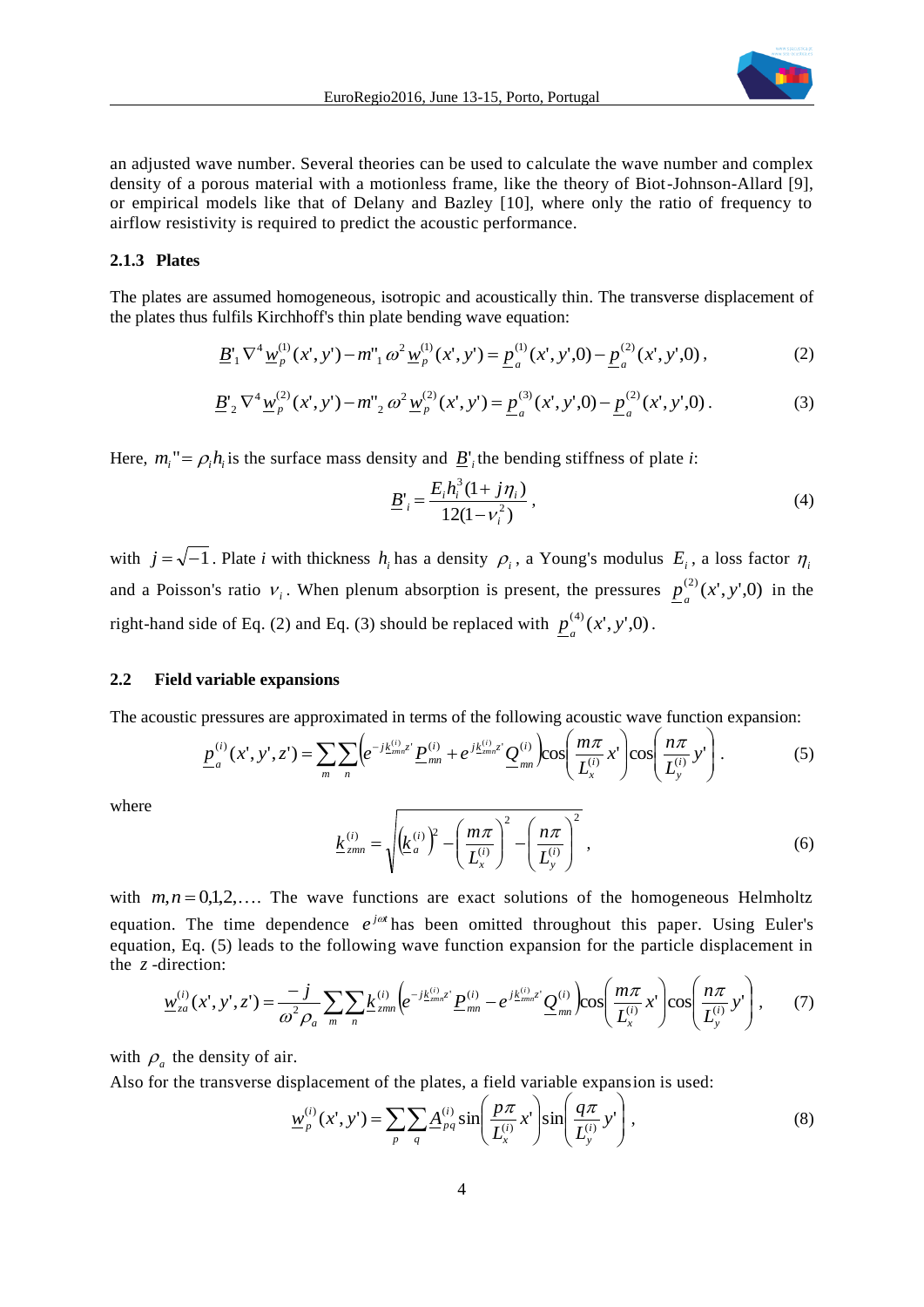

with  $p, q = 1, 2, 3, \ldots$ . These expansions satisfy a priori the simply supported boundary conditions.

#### **2.3 Boundary and continuity conditions**

The participation factors in the pressure expansions are determined by the boundary and continuity conditions. The proposed wave functions satisfy a priori the rigid side wall boundary conditions. In the source and the receiving room, a rigid floor is assumed,

$$
\underline{w}_{za}^{(0)}(x', y', -L_z^{(1)}) = 0 , \qquad (9)
$$

$$
\underline{w}_{za}^{(3)}(x', y', -L_z^{(3)}) = 0.
$$
\n(10)

At the source plane  $z' = z_s$ , continuity of pressure and particle velocity is imposed,

$$
\underline{p}_a^{(0)}(x', y', z_s) = \underline{p}_a^{(1)}(x', y', z_s) \tag{11}
$$

$$
j\omega \underline{w}_{za}^{(0)}(x',y',z_s) + \delta(x'-x_s,y'-y_s) = j\omega \underline{w}_{za}^{(1)}(x',y',z_s) . \qquad (12)
$$

In the plenum, following boundary condition holds when assuming a rigid ceiling,

$$
\underline{w}_{za}^{(2)}(x',y',L_z^{(2)})=0\;.
$$
\t(13)

At the plate surfaces, continuity of transverse displacement is imposed,

$$
\underline{w}_{za}^{(1)}(x', y', 0) = \underline{w}_p^{(1)}(x', y') = \underline{w}_{za}^{(2)}(x', y', 0) ,
$$
\n(14)

$$
\underline{w}_{za}^{(2)}(x', y', 0) = \underline{w}_p^{(2)}(x', y') = \underline{w}_{za}^{(3)}(x', y', 0) \tag{15}
$$

When cavity absorption is present in the plenum, additinal continuity conditions have to imposed at the interface  $z'=d$ ,

$$
\underline{p}_a^{(2)}(x', y', d) = \underline{p}_a^{(4)}(x', y', d) , \qquad (16)
$$

$$
\underline{w}_{za}^{(2)}(x', y', d) = \phi \underline{w}_{za}^{(4)}(x', y', d) \tag{17}
$$

with  $\phi$  the porosity of the porous material. Furthermore, the continuity conditions (14) and (15) between the plate and the equivalent fluid in the plenum have to be adjusted to,

$$
\underline{w}_p^{(1)}(x', y') = \phi \underline{w}_{za}^{(4)}(x', y', 0) , \qquad (18)
$$

$$
\underline{w}_p^{(2)}(x', y') = \phi \underline{w}_{za}^{(4)}(x', y', 0) \tag{19}
$$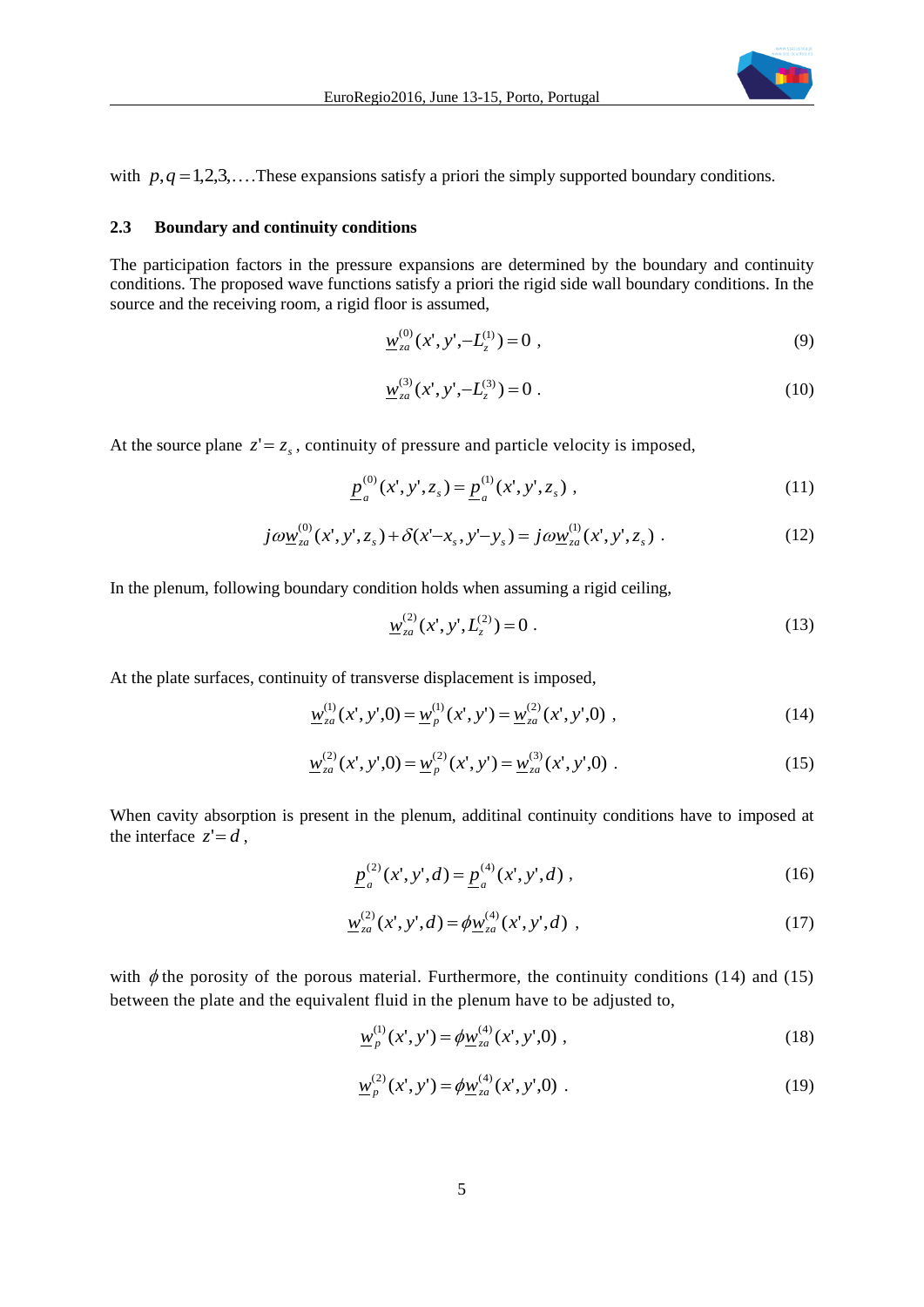

## **2.4 Construction of system matrices and post-processing**

Because of the simple rectangular geometry, the factors  $\underline{P}_{mn}^{(i)}$  and  $\underline{Q}_{mn}^{(i)}$  $\underline{Q}^{(i)}_{mn}$  can be eliminated analytically in function of the primary unknowns  $\underline{A}_{pq}^{(i)}$  by use of the weighted residual formulations of the boundary and interface conditions (9)-(19). A weighted residual formulation of the equation of motion of the plates, i.e. Eq. (2)-(3), then results in a symmetric system of linear equations in the unknowns  $\underline{A}_{pq}^{(i)}$ . After the wave function contribution factors are determined, the transmission loss (TL) is determined by following measurement formula:

$$
TL = L_{p1} - L_{p3} + 10\log\frac{S}{A_3} \tag{21}
$$

where  $L_{p1}$  and  $L_{p3}$  are the average sound pressure level in source and receiving room (which can be calculated analytically), *S* is the surface area of the common wall between source and receiving room and 3  $3=\frac{0.10r_3}{T}$ 0.16 *T*  $A_3 = \frac{0.16V_3}{T}$  is the absorption area of the receiving room, with  $V_3$  the volume and  $T_3$  the reverberation time. Calculations are performed at 81 frequencies per one-third octave band up till 1250 Hz and 9 frequencies per one-third octave band up till 2000 Hz. The one-third octave band TL is determined from the band-averaged sound pressure levels.

# **3 Results**

The wave based model presented in the previous section is used to predict the airborne flanking transmission across different suspended ceilings. First, the TL of a suspended ceiling with an empty plenum is investigated. Afterwards, the influence of cavity absorption and the plenum height is discussed. In the reference case, the source and receiving room have dimensions  $L_x \times L_y \times L_z = 4.0$  m x 3.5 m x 3.0 m and the plenum has a height  $L_z = 0.5$  m. The ceiling is made of 12 mm plasterboard plates with material properties  $\rho = 1200 \text{ kg/m}^3$ ,  $E = 3500 \text{ MPa}$ ,  $\eta = 0.025$  and  $v = 0.20$ . The source is placed in the left bottom corner of the source room,  $(x_s, y_s, z_s) = (0, 0, -3)$  m.

#### **3.1 Suspended ceiling without cavity absorption**

In the first example, the plenum is empty and has a reverberation time of 1.0 s. Figure 2 shows the TL of the airborne flanking path across the suspended ceiling as calculated with the WBM. The WBM results are also compared with a statistical three-room model that assumes a diffuse sound field in the plenum:

$$
TL = TL_1 + TL_2 + 10 \log \frac{SA_2}{S_1 S_2} \tag{22}
$$

where  $TL_1$  and  $TL_2$  are the transmission loss of the first and second ceiling plate, respectively;  $S_1$  and  $S_2$  are the surface area of the first and second ceiling plate, respectively; and  $A_2$  is the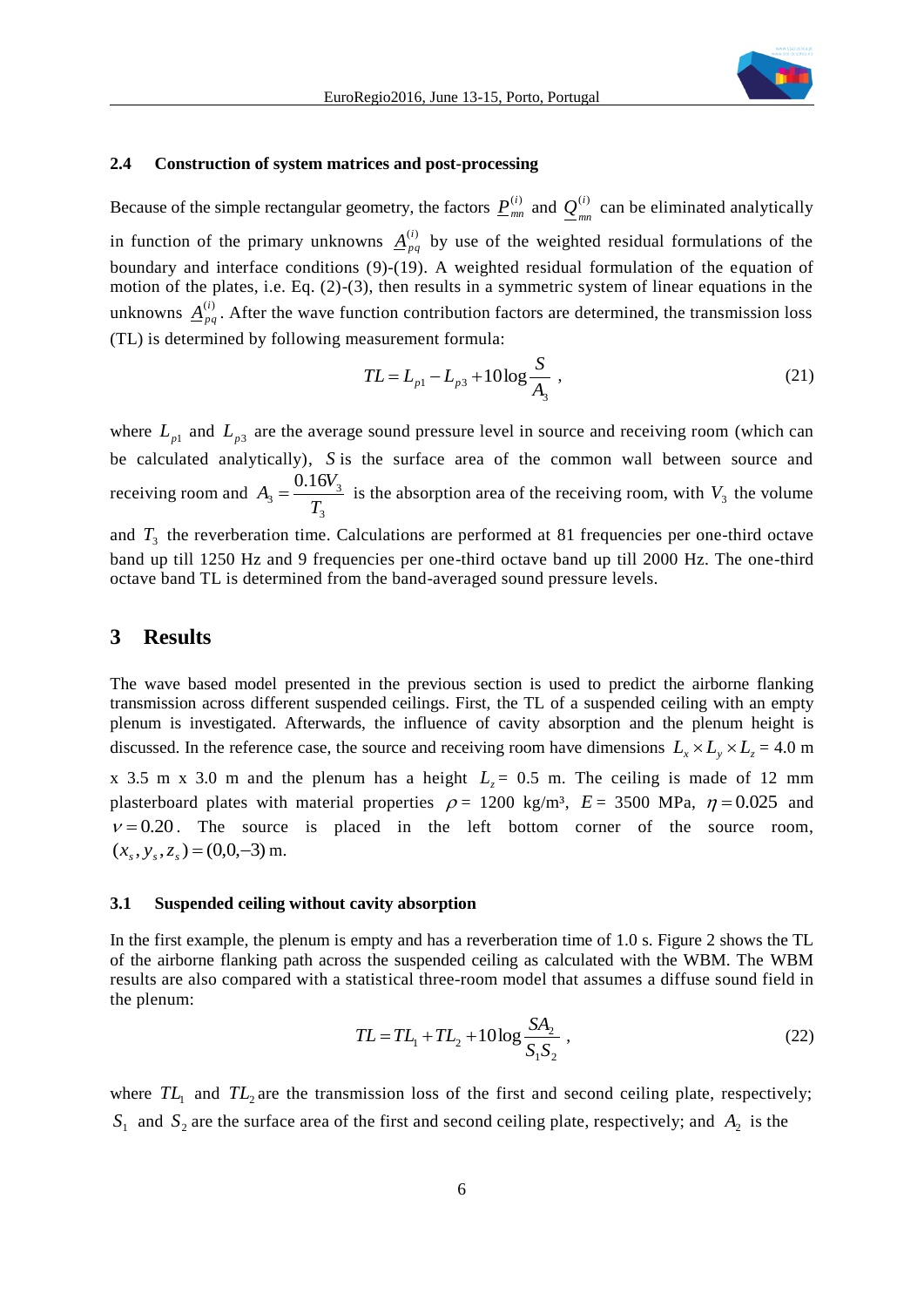



Figure  $2 - (a)$  TL of the airborne flanking path across a suspended ceiling without cavity absorption and (b) normalized sound pressure level differences between rooms and plenum.

equivalent absorption area of the plenum. The absorption area of the plenum is determined from the reverberation time using Sabine's formula. The TL of the ceiling plates is calculated with a wave based model for direct sound transmission [8] using the same source and receiving room but placed on top of each other. The TL of the ceiling plate is also shown in Figure 2a. Between 125 and 2000 Hz, it increases with frequency according to the mass law. Below 125 Hz, oscillations can be observed due to the modal behaviour of the rooms and the plate. Because the reverberation time of the plenum is assumed frequency independent, the SEA result for the flanking path follows the same trends. Below 125 Hz, modal fluctuations dominate the TL; at higher frequencies the TL increases with approximately 12 dB per octave. While the SEA model assumes that the normalized sound pressure level difference  $D_n$  between source room and plenum and between plenum and receiving room is the same, this is not the case in the WBM model (Figure 2b). Above 125 Hz, *D<sup>n</sup>* between source room and plenum is systematically larger than  $D<sub>n</sub>$  between plenum and receiving room, which is consistent with the findings of Mechel [6]. Three frequency regimes can be distinguished in the WBM results for the airborne flanking path (Figure 2a). The modal behaviour again determines the TL below 125 Hz. Between 125 Hz and 315 Hz, the WBM predicts a higher TL compared to the SEA model. Between 315 and 400 Hz, the TL drops resulting in lower TL values compared to the SEA results. These results can be understood by looking at the sound pressure level distributions in the rooms (Figure 3). At very low frequencies, the TL is determined by the global modal behaviour of the system. At 125 Hz for example (Figure 3a), the weak coupling between the room and plenum modes leads to a high TL. Above 125 Hz, the sound field in the source room becomes more and more diffuse. The sound field in the plenum stays two-dimensional, however, as the acoustic wavelength is larger than the plenum height (Figure 3b). The sound waves impinge upon the second ceiling plate at grazing angles of incidence. As a result, the sound field in the receiving room is also two-dimensional. Above the cut-on frequency of 343 Hz at which the plenum height equals half the acoustic wavelength, the sound field in the plenum is three-dimensional (Figures 3c and 3d).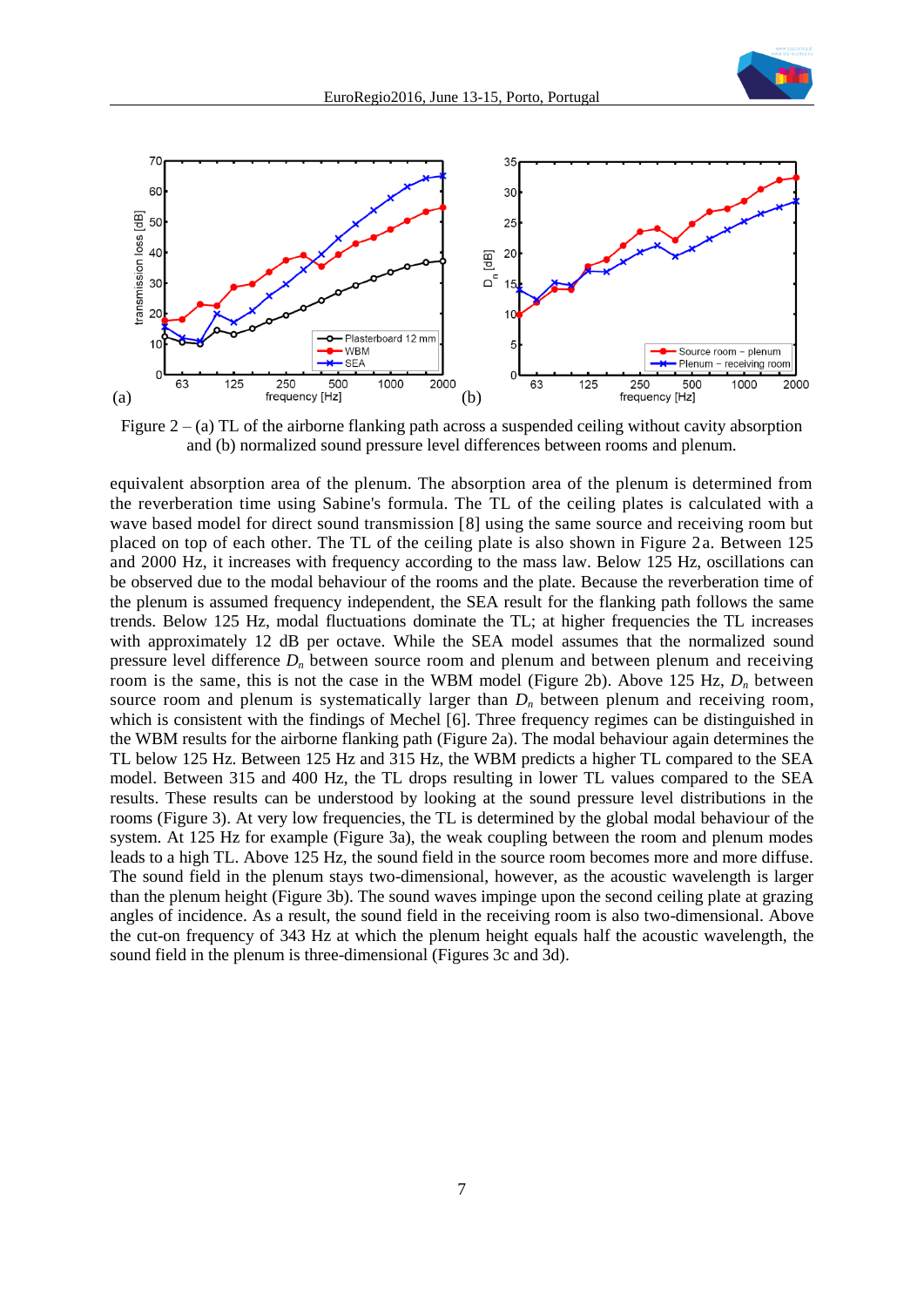



Figure  $3$  – Sound pressure level distribution in the plane  $y = 1$  m at a frequency of (a) 125 Hz, (b) 300 Hz, (c) 400 Hz and (d) 1000 Hz for the suspended ceiling without cavity absorption.

#### **3.2 Influence of cavity absorption**

It is known that the sound transmission across the suspended ceiling can be reduced by placing absorption in the plenum. Here, it is investigated how the TL varies when a layer of mineral wool is placed on top of the suspended ceiling. The mineral wool (flow resistivity  $\sigma = 5000 \text{ Ns/m}^4$ ) is modeled as an equivalent fluid using the empirical relations of Delany-Bazley [10]. Figure 4 shows that an absorbing layer of 5 cm already significantly improves the TL from 125 Hz upwards. The improvement is the largest at higher frequencies. Increasing the thickness of the mineral wool to 15 cm will further enhance the sound insulation. The mineral wool suppresses the plenum modes and therefore the overall sound pressure level in the plenum is reduced (Figure 5). While  $L_p$  is relatively constant in the part of the plenum above the source room, it decays strongly with increasing distance from the common wall. The decay is larger for the 15 cm mineral wool layer. It can also be noticed that the cavity absorption leads to a more diffuse sound field in the receiving room.



Figure 4 –TL of the airborne flanking path across a suspended ceiling with empty plenum, 5 cm or 15 cm cavity absorption modeled as equivalent fluid (Delany-Bazley model,  $\sigma$  = 5000 Ns/m<sup>4</sup>).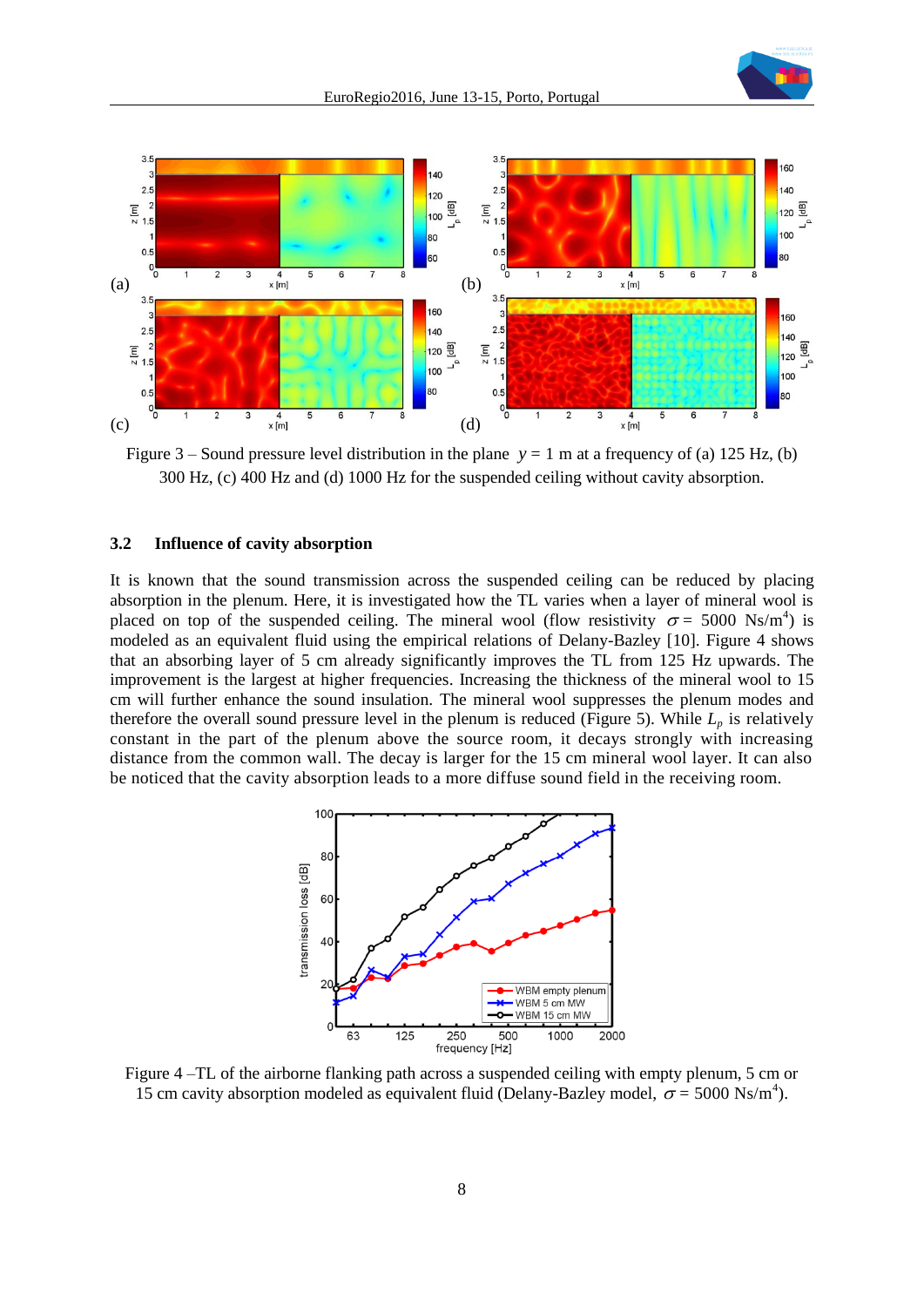



Figure  $5 -$  Sound pressure level distribution in the plane  $y = 1$  m at a frequency of 300 Hz for the suspended ceiling with (a) 5 cm cavity absorption and (b) 15 cm cavity absorption.

#### **3.3 Influence of plenum height**

Figure 6a shows the influence of the plenum height on the airborne flanking transmission when the plenum is empty. The case with plenum height 0.5 m discussed in section 3.1 is taken as the reference. The plenum height is changed to 0.3 m, 0.65 m and 0.8 m. The reverberation time of the empty plenums is changed to 0.6 s, 1.3 s and 1.6 s, respectively, so that the equivalent absorption area is the same. According to Eq. (22), the TL does not depend on the plenum height as long as the plenum absorption is the same. The results in figure 4 show however that the plenum height can significantly influence the sound insulation. Up till 300 Hz, the lower the plenum, the lower the TL. At higher frequencies, the variation with plenum height does not show any general trend. The lowest TL is obtained with a plenum height of 50 cm in this case. Decreasing the plenum height to 30 cm increases the TL at 400 and 500 Hz due to the increase in cut-on frequency. However, no clear dip in TL is visible around the cut-on frequency for the cases  $h = 65$  cm and  $h = 80$  cm. The plenum height of 65 cm results in the highest TL.

Figure 6b shows the variation of TL with plenum height when the plenum is filled for 30% with mineral wool. In this case, the sound insulation increases with plenum height in the entire frequency range of interest. This is mainly due to the increased thickness of the absorbing layer. When the thickness of the mineral wool is kept constant (for which the results are not shown for brevity), the TL increases with decreasing plenum height. The TL is thus not determined by the plenum height, but depends mainly on the filling ratio and the absolute thickness of the absorbent layer. Hamme [2] indicates that the influence of plenum height is much lower when the plenum is of infinite extent or has sidewall linings.



Figure 6 –Influence of the plenum height on the TL of the airborne flanking path across a suspended ceiling with (a) empty plenum and (b) mineral wool in the plenum (filling ratio 30 %).